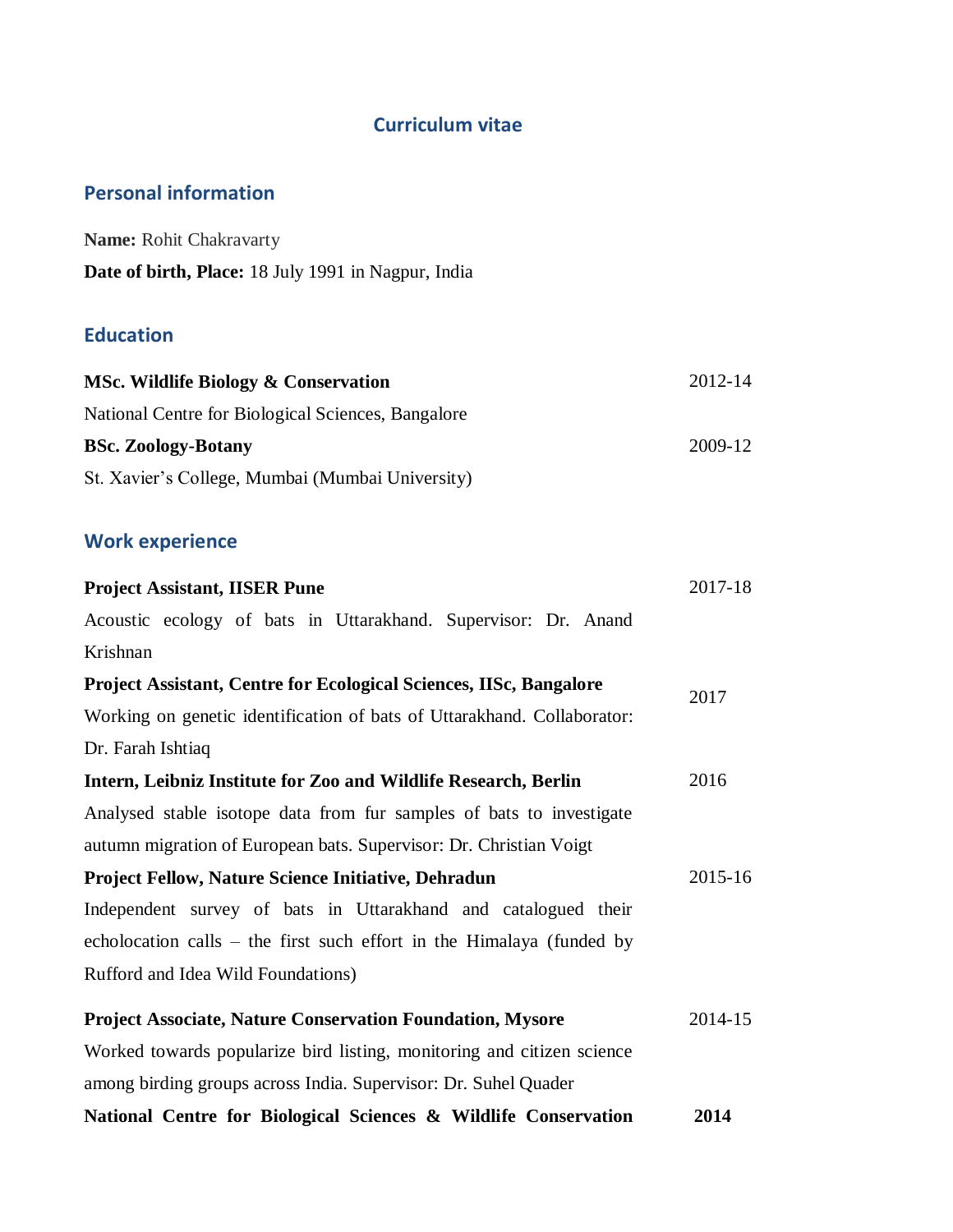#### **Society, India**

Master's dissertation on gene flow in bats in Andaman Islands. Supervisors: Dr. Arjun Sivasundar and Dr. Balaji Chattopadhyay

### **Scientific publications**

- 1. **Chakravarty, R.**, Chattopadhyay, B., Ramakrishnan, U. & Sivasundar, A. (2018) Comparative population structure of species of bats differing in ecology and morphology in the Andaman Islands. *Acta Chiropterologica*. 20(1): 85-98
- 2. Mohanty, N.P. & **Chakravarty, R.**, (2018) Ethno-ornithology of Karen and Ranchi inhabitants of the Andaman and Nicobar Islands: An annotated checklist of local names and etymology. *Indian Birds* 14(3).
- 3. **Chakravarty, R.** (2017) A new distribution record of the European Free-tailed Bat *Tadarida teniotis* (Chiroptera: Molossidae) from the western Himalaya, India. *Journal of Threatened Taxa*. 9(7): 10463-10467
- 4. **Chakravarty, R.**, Dalvi, S., Sankararaman, V. & Girish, D.V. (2014). First record of *Myotis formosus* Hodgson, 1835 (Chiroptera: Vespertilionidae, Myotinae) from the Western Ghats, India. *Journal of the Bombay Natural History Society*. 111(3): 213-214
- 5. **Chakravarty, R.** & Isaac, S. (2014). Observations on *Gonyosoma oxycephalum* (Boie, 1927) predating on cave bats in the Andaman Islands, India. *Sauria*. 36(2): 55-58
- 6. Kasambe, R., Gade, N. & **Chakravarty, R.** (2010). Sighting records of Ruddy-breasted Crake (*Porzana fusca*) and Slaty-breasted Rail (*Gallirallus striatus*) in Vidarbha. *Newsletter for Birdwatchers.* 50(1): 14

### **Books**

1. *Naturalist's Guide to the Mammals of India* by Bikram Grewal and **Rohit Chakravarty** (2016). John Beaufoy Publishing Ltd.

### **Popular articles**

- 1. Chakravarty, R. (2017). Bats in the Land of Hornbills. *Sanctuary Asia* (August 2017)
- 2. Chakravarty, R. (2017). The 'Chamkadarhs' of Devbhoomi. *Live Mint* (May 2017)
- 3. Chakravarty, R. (2016). A Beginner's Guide to Bat-watching. *Saevus* (March 2016). Republished online on *Conservation India*.